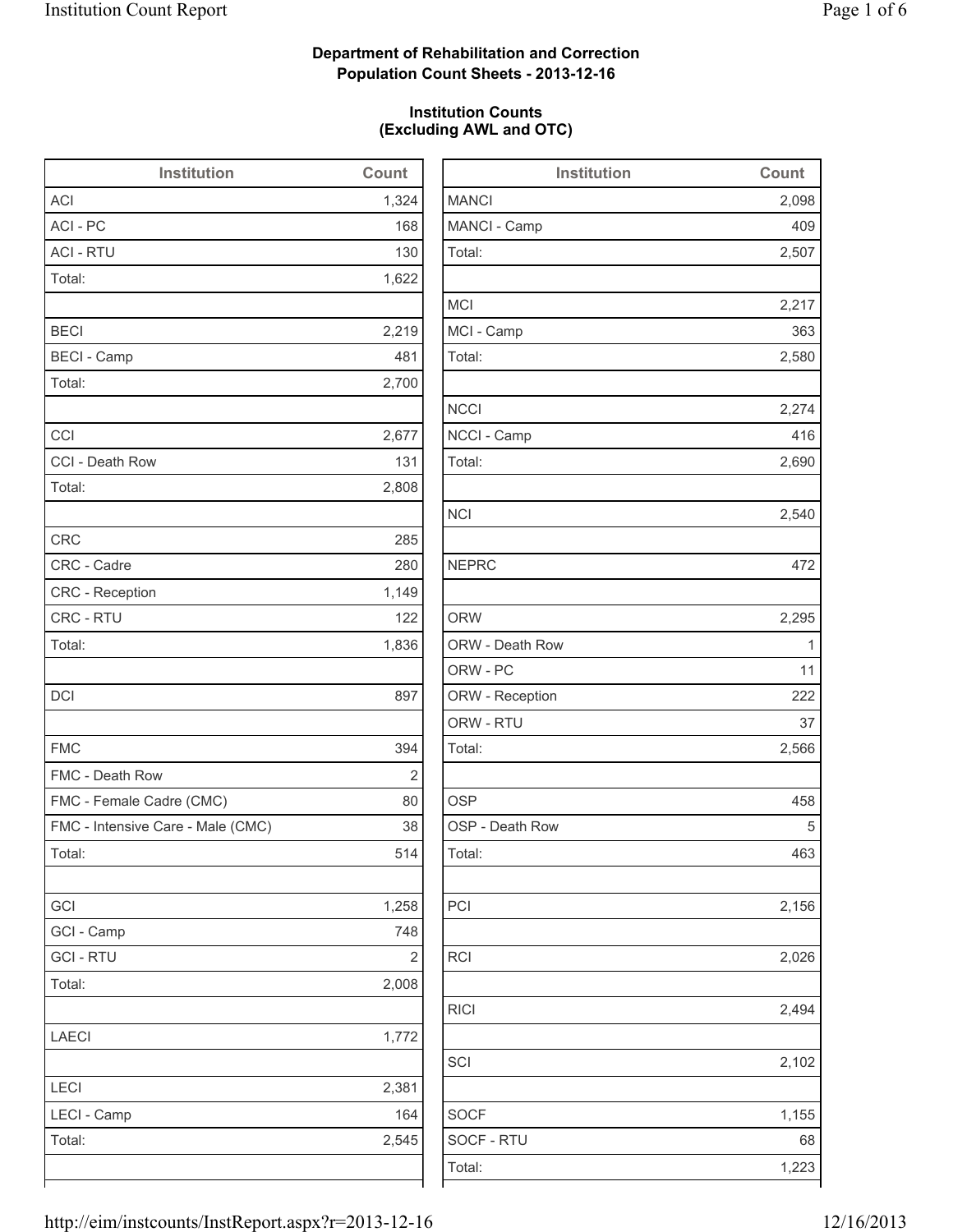### Institution Count Report Page 2 of 6

| <b>LOCI</b>              | 2,272 |
|--------------------------|-------|
|                          |       |
| <b>LORCI</b>             | 268   |
| <b>LORCI - Cadre</b>     | 228   |
| <b>LORCI - Reception</b> | 817   |
| Total:                   | 1,313 |
|                          |       |
| <b>MACI</b>              | 1,045 |
| <b>MACI - Minimum</b>    | 1,259 |
| MACI - Youth             | 17    |
| Total:                   | 2,321 |

|                | <b>Total Population:</b> | 50,540 |
|----------------|--------------------------|--------|
| Total:         |                          | 1,432  |
|                |                          |        |
| <b>WCI-RTU</b> |                          | 51     |
| <b>WCI</b>     |                          | 1,381  |
|                |                          |        |
| <b>TOCI</b>    |                          | 1,153  |
|                |                          |        |
| Total:         |                          | 1,528  |
| TCI - Camp     |                          | 441    |
| <b>TCI</b>     |                          | 1,087  |

\* The Total Population includes 37 Offenders with Reason Codes 30 & 31. \*\* The Total Population includes 26 Offenders with Reason Code 0A.

#### **Male Population by Security Level (Include AWL and Exclude OTC)**

|                        |                   | ,           |                |          |              |
|------------------------|-------------------|-------------|----------------|----------|--------------|
| <b>Security Level</b>  |                   | <b>Body</b> | <b>AWL</b>     | $(-OTC)$ | <b>Total</b> |
| Total Level 5          |                   | 113         | $\overline{2}$ | 2        | 113          |
| Total Level 4          |                   | 1,775       | 20             | 17       | 1,778        |
| Total Level 3          |                   | 11,500      | 119            | 94       | 11,525       |
| Total Level 2          |                   | 17,276      | 224            | 125      | 17,375       |
| Total Level 1          |                   | 15,644      | 222            | 130      | 15,736       |
| <b>Total Death Row</b> |                   | 138         |                |          | 138          |
|                        | <b>Total Male</b> | 46,446      | 588            | 369      | 46,665       |

#### **Female Population by Institution (Include AWL and Exclude OTC)**

|                          |             | $(1101440)$ and $2101440$ and $0.9$ |          |                 |
|--------------------------|-------------|-------------------------------------|----------|-----------------|
| Institution              | <b>Body</b> | <b>AWL</b>                          | $(-OTC)$ | <b>Total</b>    |
| <b>DCI</b>               | 897         | 8                                   | 6        | 899             |
| <b>FMC</b>               | 5           | 6                                   |          | 10 <sup>°</sup> |
| FMC - Female Cadre (CMC) | 80          | 0                                   | 0        | 80              |
| <b>NEPRC</b>             | 472         | 13                                  | 6        | 479             |
| <b>ORW</b>               | 2,295       | 57                                  | 26       | 2,326           |
| <b>ORW - Death Row</b>   |             | 0                                   | 0        | 1               |
| ORW - PC                 | 11          | 0                                   | 0        | 11              |
| ORW - Reception          | 222         | 0                                   | 0        | 222             |
| ORW - RTU                | 37          | 0                                   | 0        | 37              |
| <b>Total Female</b>      | 4,020       | 84                                  | 39       | 4,065           |
| <b>Total Population:</b> | 50,466      | 672                                 | 408      | 50,730          |

#### **Male Population by Institution: Security Level 5 (Include AWL and Exclude OTC)**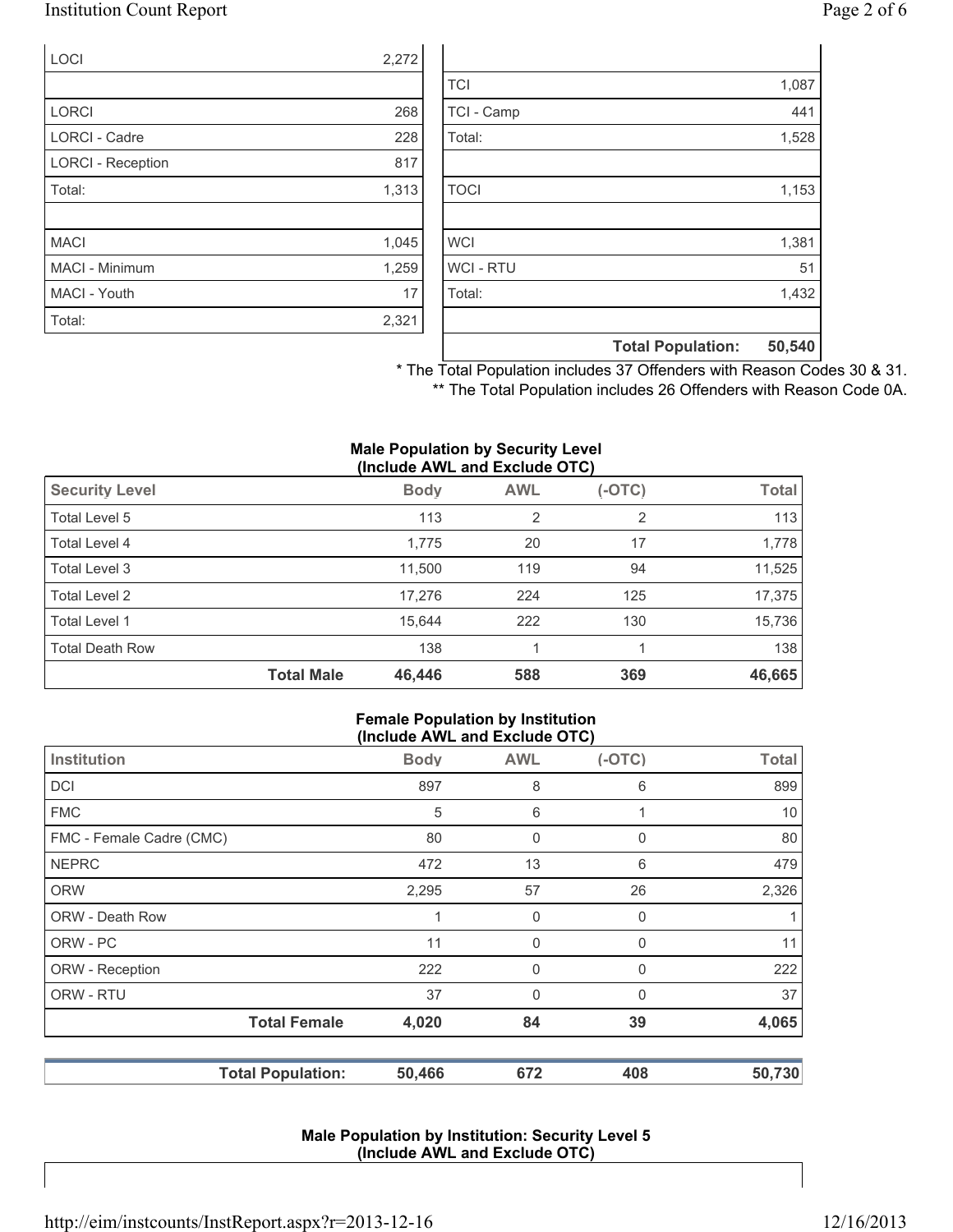# Institution Count Report Page 3 of 6

| Institution          | <b>Body</b> | <b>AWL</b> | $(-OTC)$ | Total            |
|----------------------|-------------|------------|----------|------------------|
| <b>OSP</b>           | 110         |            |          | 110 <sub>l</sub> |
| <b>SOCF</b>          |             |            |          |                  |
| <b>Total Level 5</b> | 113         |            |          | 113              |

### **Male Population by Institution: Security Level 4 (Include AWL and Exclude OTC)**

| Institution                 |                      | <br><b>Body</b> | $1.11 - 0.114 - 0.101000 - 0.10$<br><b>AWL</b> | $(-OTC)$            | Total          |
|-----------------------------|----------------------|-----------------|------------------------------------------------|---------------------|----------------|
| ACI                         |                      | $\mathbf 1$     | $\mathsf{O}\xspace$                            | $\mathbf 0$         | 1              |
| ACI - PC                    |                      | 5               | $\mathsf 0$                                    | $\mathsf{O}\xspace$ | 5              |
| CCI                         |                      | $\mathbf{1}$    | $\mathsf{O}\xspace$                            | $\mathsf{O}\xspace$ | 1              |
| CRC                         |                      | 5               | $\mathsf 0$                                    | $\mathbf 0$         | $\sqrt{5}$     |
| CRC - Reception             |                      | $\overline{2}$  | $\mathsf 0$                                    | $\mathsf{O}\xspace$ | $\overline{2}$ |
| CRC - RTU                   |                      | $\overline{2}$  | $\mathsf 0$                                    | $\mathsf{O}\xspace$ | $\mathbf 2$    |
| <b>LAECI</b>                |                      | $\mathbf{1}$    | $\mathsf 0$                                    | $\mathsf{O}\xspace$ | $\mathbf{1}$   |
| LECI                        |                      | 20              | $\mathsf 0$                                    | $\mathsf{O}\xspace$ | 20             |
| LOCI                        |                      | $\overline{2}$  | $\mathsf{O}\xspace$                            | $\mathsf 0$         | $\mathbf 2$    |
| LORCI                       |                      | $\mathbf{1}$    | $\mathbf{1}$                                   | $\mathbf{1}$        | $\mathbf{1}$   |
| <b>LORCI - Reception</b>    |                      | 5               | $\sqrt{2}$                                     | $\sqrt{2}$          | $\sqrt{5}$     |
| <b>MANCI</b>                |                      | 47              | $\mathbf{1}$                                   | $\mathbf{1}$        | 47             |
| <b>NCCI</b>                 |                      | $\mathbf 1$     | $\mathsf{O}\xspace$                            | $\mathsf{O}\xspace$ | 1              |
| <b>NCI</b>                  |                      | $\mathbf{1}$    | $\mathsf{O}\xspace$                            | $\mathsf{O}\xspace$ | $\mathbf{1}$   |
| <b>OSP</b>                  |                      | 347             | $\ensuremath{\mathsf{3}}$                      | $\overline{2}$      | 348            |
| PCI                         |                      | $\mathbf{1}$    | $\mathsf 0$                                    | $\mathsf{O}\xspace$ | $\mathbf{1}$   |
| <b>RCI</b>                  |                      | 21              | 1                                              | $\mathbf{1}$        | 21             |
| SOCF                        |                      | 1,070           | 10                                             | $\boldsymbol{9}$    | 1,071          |
| SOCF - RTU                  |                      | 65              | $\mathsf{O}\xspace$                            | $\mathsf{O}\xspace$ | 65             |
| $\ensuremath{\mathsf{TCL}}$ |                      | $6\phantom{a}$  | $\mathsf 0$                                    | $\mathsf{O}\xspace$ | 6              |
| <b>TOCI</b>                 |                      | 167             | 1                                              | $\mathsf{O}\xspace$ | 168            |
| WCI                         |                      | $\overline{2}$  | $\mathbf{1}$                                   | $\mathbf{1}$        | $\mathbf 2$    |
| WCI - RTU                   |                      | $\overline{2}$  | $\mathbf 0$                                    | $\mathbf 0$         | $\overline{2}$ |
|                             | <b>Total Level 4</b> | 1,775           | 20                                             | 17                  | 1,778          |

### **Male Population by Institution: Security Level 3 (Include AWL and Exclude OTC)**

|                        | ,           |            |          |              |
|------------------------|-------------|------------|----------|--------------|
| Institution            | <b>Body</b> | <b>AWL</b> | $(-OTC)$ | <b>Total</b> |
| <b>ACI</b>             | 29          |            |          | 29           |
| ACI - PC               | 84          |            |          | 84           |
| <b>BECI</b>            | 27          |            |          | 27           |
| CCI                    | 22          |            | 0        | 22           |
| CRC                    | 60          | 4          | 4        | 60           |
| CRC - Cadre            | 223         |            |          | 223          |
| <b>CRC</b> - Reception | 638         | 12         | 11       | 639          |
|                        |             |            |          |              |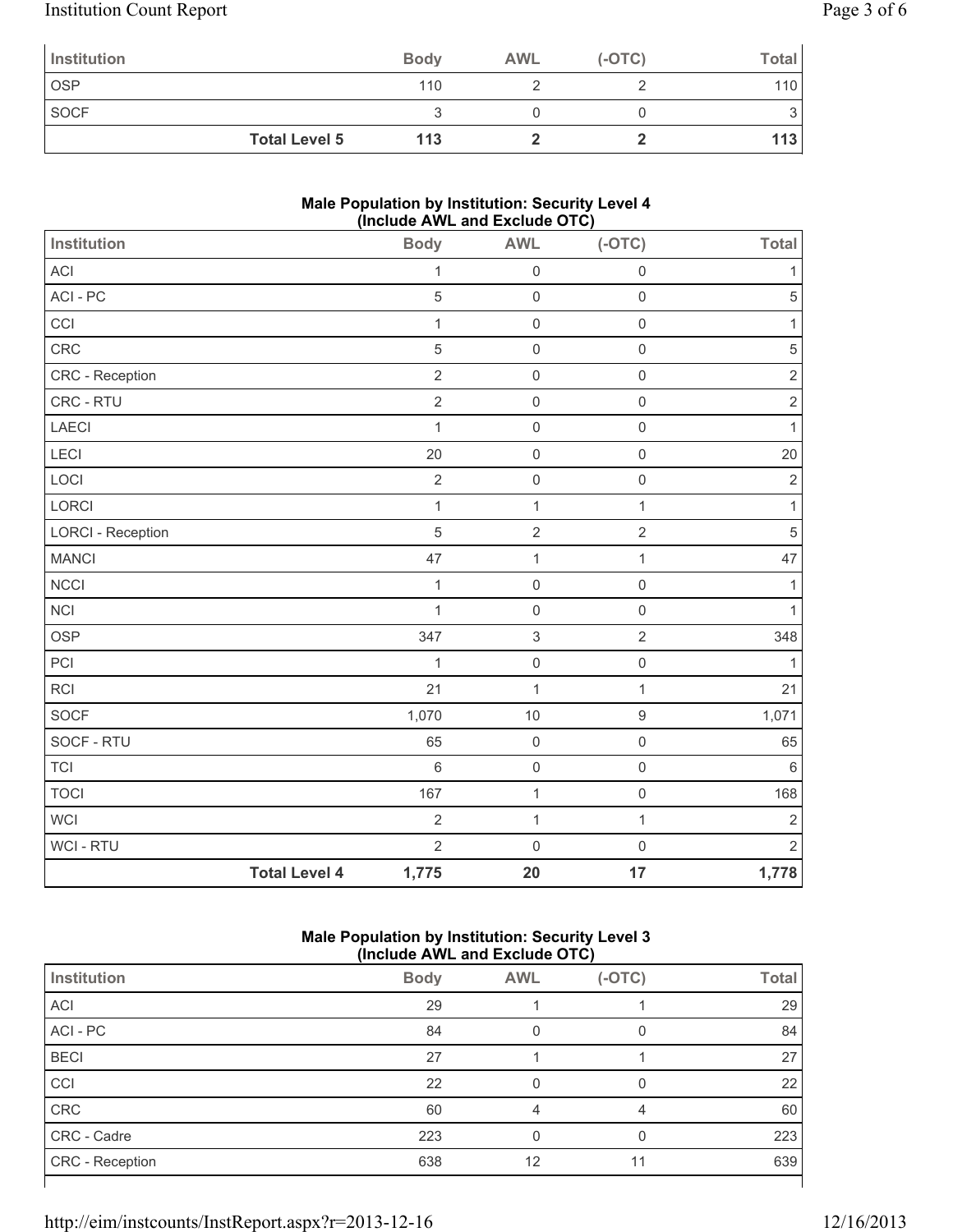# Institution Count Report Page 4 of 6

| CRC - RTU                         |                      | 91             | $\mathsf 0$              | $\mathsf 0$         | 91             |
|-----------------------------------|----------------------|----------------|--------------------------|---------------------|----------------|
| <b>FMC</b>                        |                      | 13             | $\mathbf 0$              | $\mathsf{O}\xspace$ | 13             |
| FMC - Intensive Care - Male (CMC) |                      | $\overline{7}$ | $\mathsf 0$              | $\mathsf{O}\xspace$ | $\overline{7}$ |
| GCI                               |                      | $\overline{4}$ | $\mathsf{O}\xspace$      | $\mathsf{O}\xspace$ | $\overline{4}$ |
| LAECI                             |                      | 25             | $\mathbf 0$              | $\mathsf 0$         | 25             |
| LECI                              |                      | 2,246          | 23                       | 21                  | 2,248          |
| LOCI                              |                      | 19             | $\mathbf 0$              | $\mathbf 0$         | 19             |
| LORCI                             |                      | 178            | $\,6\,$                  | $\,6\,$             | 178            |
| LORCI - Cadre                     |                      | 211            | $\mathbf{1}$             | $\mathsf{O}\xspace$ | 212            |
| <b>LORCI - Reception</b>          |                      | 233            | $\,8\,$                  | $\,6\,$             | 235            |
| <b>MACI</b>                       |                      | 10             | $\mathbf 0$              | $\mathsf{O}\xspace$ | $10$           |
| MACI - Youth                      |                      | $\overline{4}$ | $\mathbf 0$              | $\mathsf{O}\xspace$ | $\overline{4}$ |
| <b>MANCI</b>                      |                      | 1,961          | 16                       | 12                  | 1,965          |
| MCI                               |                      | 23             | $\mathbf 0$              | $\mathsf 0$         | 23             |
| <b>NCCI</b>                       |                      | 31             | $\mathsf{O}\xspace$      | $\mathsf 0$         | 31             |
| <b>NCI</b>                        |                      | 38             | $\mathbf{1}$             | $\mathsf{O}\xspace$ | 39             |
| <b>OSP</b>                        |                      | $\mathbf{1}$   | $\mathbf 0$              | $\mathsf{O}\xspace$ | $\mathbf{1}$   |
| PCI                               |                      | 57             | 4                        | $\mathsf{O}\xspace$ | 61             |
| <b>RCI</b>                        |                      | 1,901          | 15                       | 10                  | 1,906          |
| <b>RICI</b>                       |                      | 15             | $\mathbf 0$              | $\mathsf 0$         | 15             |
| SCI                               |                      | 14             | $\mathbf{1}$             | $\mathbf{1}$        | 14             |
| SOCF                              |                      | 82             | $\mathbf 0$              | $\mathsf{O}\xspace$ | 82             |
| SOCF - RTU                        |                      | $\sqrt{3}$     | $\mathsf{O}\xspace$      | $\mathsf{O}\xspace$ | $\mathsf 3$    |
| <b>TCI</b>                        |                      | 965            | 13                       | 11                  | 967            |
| TCI - Camp                        |                      | $\overline{2}$ | $\mathsf{O}\xspace$      | $\mathsf{O}\xspace$ | $\sqrt{2}$     |
| <b>TOCI</b>                       |                      | 933            | $\overline{\mathcal{I}}$ | $\sqrt{5}$          | 935            |
| WCI                               |                      | 1,301          | $\,6\,$                  | $\sqrt{5}$          | 1,302          |
| WCI - RTU                         |                      | 49             | $\mathsf{O}\xspace$      | $\mathsf{O}\xspace$ | 49             |
|                                   | <b>Total Level 3</b> | 11,500         | 119                      | 94                  | 11,525         |

### **Male Population by Institution: Security Level 2 (Include AWL and Exclude OTC)**

| Institution        | <b>Body</b> | <b>AWL</b>  | $(-OTC)$       | <b>Total</b> |  |
|--------------------|-------------|-------------|----------------|--------------|--|
| <b>ACI</b>         | 565         | 3           | 2              | 566          |  |
| ACI - PC           | 56          | 0           | 0              | 56           |  |
| <b>ACI - RTU</b>   | 83          | 0           | 0              | 83           |  |
| <b>BECI</b>        | 1,455       | 18          | 14             | 1,459        |  |
| <b>BECI</b> - Camp | 3           | $\mathbf 0$ | 0              | 3            |  |
| CCI                | 1,846       | 20          | 8              | 1,858        |  |
| <b>CRC</b>         | 96          | 3           |                | 98           |  |
| CRC - Cadre        | 49          | 0           | $\mathbf{0}$   | 49           |  |
| CRC - Reception    | 253         | 6           | $\overline{2}$ | 257          |  |
| CRC - RTU          | 19          | 0           | $\mathbf{0}$   | 19           |  |
|                    |             |             |                |              |  |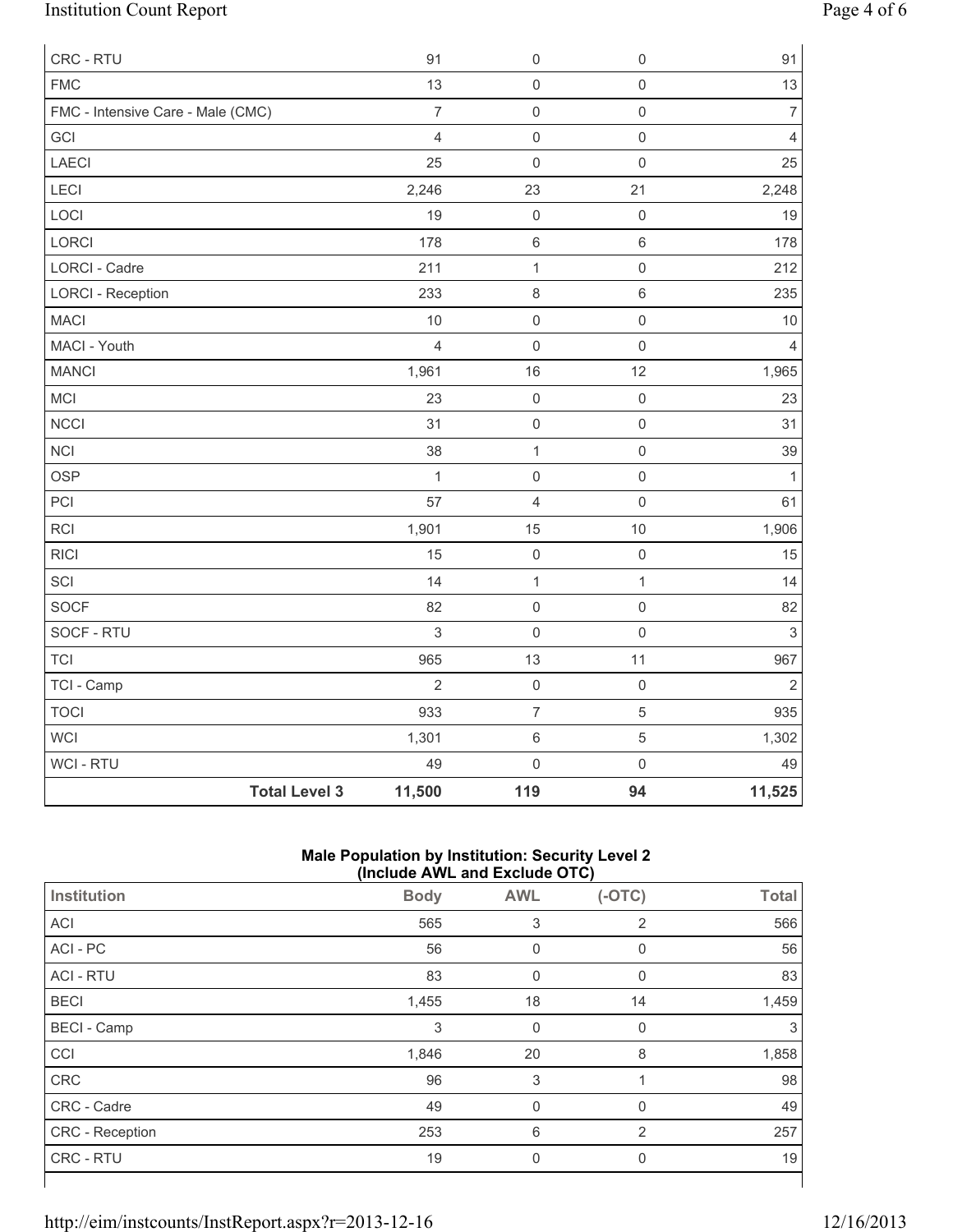# Institution Count Report Page 5 of 6

| <b>FMC</b>                        |                      | 13           | 1                         | $\mathsf{O}\xspace$ | 14           |
|-----------------------------------|----------------------|--------------|---------------------------|---------------------|--------------|
| FMC - Intensive Care - Male (CMC) |                      | 19           | $\mathsf 0$               | $\mathsf{O}\xspace$ | 19           |
| GCI                               |                      | 765          | $\sqrt{5}$                | 3                   | 767          |
| <b>LAECI</b>                      |                      | 1,368        | 21                        | 12                  | 1,377        |
| LECI                              |                      | 90           | $\mathbf{1}$              | $\mathbf{1}$        | 90           |
| LOCI                              |                      | 1,111        | $\,8\,$                   | 6                   | 1,113        |
| LORCI                             |                      | 51           | $\overline{2}$            | $\overline{2}$      | 51           |
| LORCI - Cadre                     |                      | 14           | $\mathbf 0$               | $\mathsf{O}\xspace$ | 14           |
| <b>LORCI - Reception</b>          |                      | 261          | 10                        | 8                   | 263          |
| <b>MACI</b>                       |                      | 1,035        | $\ensuremath{\mathsf{3}}$ | $\mathbf{1}$        | 1,037        |
| MACI - Youth                      |                      | 13           | $\mathsf{O}\xspace$       | $\mathsf{O}\xspace$ | 13           |
| <b>MANCI</b>                      |                      | 75           | $\mathsf 0$               | $\mathsf{O}\xspace$ | 75           |
| MANCI - Camp                      |                      | $\mathbf{1}$ | $\mathbf 0$               | $\mathsf{O}\xspace$ | $\mathbf{1}$ |
| <b>MCI</b>                        |                      | 1,724        | 26                        | 14                  | 1,736        |
| MCI - Camp                        |                      | $\mathbf{1}$ | $\mathsf 0$               | $\mathsf{O}\xspace$ | $\mathbf{1}$ |
| <b>NCCI</b>                       |                      | 1,457        | 21                        | 12                  | 1,466        |
| NCCI - Camp                       |                      | 3            | $\mathbf 0$               | $\mathbf 0$         | $\mathsf 3$  |
| <b>NCI</b>                        |                      | 1,917        | 36                        | 20                  | 1,933        |
| PCI                               |                      | 811          | 15                        | $\mathbf{1}$        | 825          |
| RCI                               |                      | 104          | $\mathbf{1}$              | $\mathsf{O}\xspace$ | 105          |
| <b>RICI</b>                       |                      | 704          | 12                        | $\overline{7}$      | 709          |
| SCI                               |                      | 1,115        | 10                        | $\hbox{9}$          | 1,116        |
| <b>TCI</b>                        |                      | 68           | $\mathbf{1}$              | $\mathbf{1}$        | 68           |
| <b>TOCI</b>                       |                      | 53           | $\mathbf{1}$              | $\mathbf{1}$        | 53           |
| WCI                               |                      | 78           | $\mathsf 0$               | $\mathsf 0$         | 78           |
|                                   | <b>Total Level 2</b> | 17,276       | 224                       | 125                 | 17,375       |

#### **Male Population by Institution: Security Level 1 (Include AWL and Exclude OTC)**

| $($ $\overline{a}$ $\overline{b}$ $\overline{c}$ $\overline{c}$ $\overline{c}$ $\overline{c}$ $\overline{c}$ $\overline{c}$ $\overline{c}$ $\overline{c}$ $\overline{c}$ $\overline{c}$ |             |                  |          |              |  |  |
|-----------------------------------------------------------------------------------------------------------------------------------------------------------------------------------------|-------------|------------------|----------|--------------|--|--|
| Institution                                                                                                                                                                             | <b>Body</b> | <b>AWL</b>       | $(-OTC)$ | <b>Total</b> |  |  |
| ACI                                                                                                                                                                                     | 729         | 5                | 1        | 733          |  |  |
| ACI - PC                                                                                                                                                                                | 23          | $\mathbf 0$      | 0        | 23           |  |  |
| <b>ACI - RTU</b>                                                                                                                                                                        | 47          | 1                |          | 47           |  |  |
| <b>BECI</b>                                                                                                                                                                             | 734         | 19               | 11       | 742          |  |  |
| <b>BECI</b> - Camp                                                                                                                                                                      | 478         | $\boldsymbol{0}$ | 0        | 478          |  |  |
| CCI                                                                                                                                                                                     | 808         | $\overline{4}$   | 3        | 809          |  |  |
| CRC                                                                                                                                                                                     | 62          | $\boldsymbol{0}$ | 0        | 62           |  |  |
| CRC - Cadre                                                                                                                                                                             | 8           | $\mathbf 0$      | 0        | 8            |  |  |
| CRC - Reception                                                                                                                                                                         | 253         | 10               | 9        | 254          |  |  |
| CRC - RTU                                                                                                                                                                               | 10          | $\mathbf 0$      | 0        | 10           |  |  |
| <b>FMC</b>                                                                                                                                                                              | 362         | 5                |          | 366          |  |  |
| FMC - Intensive Care - Male (CMC)                                                                                                                                                       | 12          | $\mathbf 0$      | 0        | 12           |  |  |
| GCI                                                                                                                                                                                     | 489         | 13               | 9        | 493          |  |  |
|                                                                                                                                                                                         |             |                  |          |              |  |  |